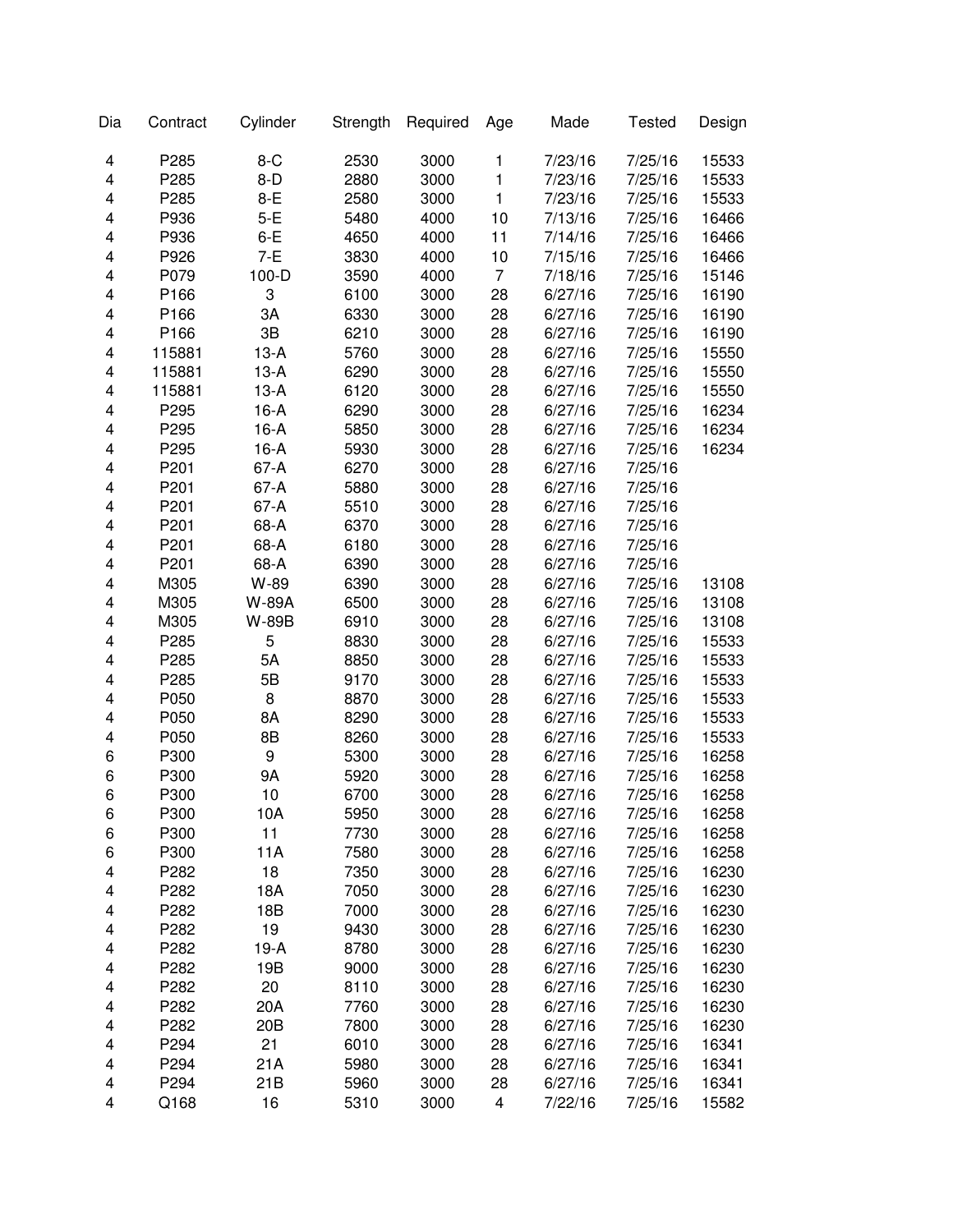| 4 | 106578 | 45               | 5460 | 3000 | 28 | 6/27/16 | 7/25/16 | 16386 |
|---|--------|------------------|------|------|----|---------|---------|-------|
| 4 | 106578 | 45A              | 5990 | 3000 | 28 | 6/27/16 | 7/25/16 | 16386 |
| 4 | 106578 | 45B              | 5400 | 3000 | 28 | 6/27/16 | 7/25/16 | 16386 |
| 4 | 115745 | 63               | 6160 | 3000 | 28 | 6/27/16 | 7/25/16 | 16360 |
| 4 | 115745 | 63A              | 6100 | 3000 | 28 | 6/27/16 | 7/25/16 | 16360 |
| 4 | 115745 | 63B              | 6230 | 3000 | 28 | 6/27/16 | 7/25/16 | 16360 |
| 4 | N343   | 74-A             | 4890 | 3000 | 28 | 6/27/16 | 7/25/16 | 15483 |
| 4 | N343   | 74-A             | 4880 | 3000 | 28 | 6/27/16 | 7/25/16 | 15483 |
| 4 | N343   | 74-A             | 4170 | 3000 | 28 | 6/27/16 | 7/25/16 | 15483 |
| 4 | N307   | 74               | 6340 | 4000 | 28 | 6/27/16 | 7/25/16 | 13307 |
| 4 | N307   | 74A              | 6810 | 4000 | 28 | 6/27/16 | 7/25/16 | 13307 |
| 4 | N307   | 74B              | 6480 | 4000 | 28 | 6/27/16 | 7/25/16 | 13307 |
| 4 | N307   | <b>TN-74-IA</b>  | 6400 | 4000 | 28 | 6/27/16 | 7/25/16 | 13307 |
| 4 | N307   | <b>TN-74A-IA</b> | 6740 | 4000 | 28 | 6/27/16 | 7/25/16 | 13307 |
| 4 | N307   | <b>TN-74B-IA</b> | 6430 | 4000 | 28 | 6/27/16 | 7/25/16 | 13307 |
| 4 | P047   | 98-A             | 5070 | 3000 | 28 | 6/27/16 | 7/25/16 | 15199 |
| 4 | P047   | 98-A             | 5180 | 3000 | 28 | 6/27/16 | 7/25/16 | 15199 |
| 4 | P047   | 98-A             | 5070 | 3000 | 28 | 6/27/16 | 7/25/16 | 15199 |
| 4 | P047   | 99-A             | 5860 | 3000 | 28 | 6/27/16 | 7/25/16 | 15199 |
| 4 | P047   | 99-A             | 6040 | 3000 | 28 | 6/27/16 | 7/25/16 | 15199 |
| 4 | P047   | 99-A             | 6030 | 3000 | 28 | 6/27/16 | 7/25/16 | 15199 |
| 4 | P047   | $100-A$          | 5470 | 3000 | 28 | 6/27/16 | 7/25/16 | 15199 |
| 4 | P047   | $100-A$          | 5560 | 3000 | 28 | 6/27/16 | 7/25/16 | 15199 |
| 4 | P047   | $100-A$          | 5500 | 3000 | 28 | 6/27/16 | 7/25/16 | 15199 |
| 4 | P230   | 102              | 3550 | 3000 | 28 | 6/27/16 | 7/25/16 | 16417 |
| 4 | P230   | 102A             | 3600 | 3000 | 28 | 6/27/16 | 7/25/16 | 16417 |
| 4 | P230   | 102B             | 3420 | 3000 | 28 | 6/27/16 | 7/25/16 | 16417 |
| 4 | N279   | 124              | 4420 | 3000 | 28 | 6/27/16 | 7/25/16 | 15007 |
| 4 | N279   | 124A             | 4410 | 3000 | 28 | 6/27/16 | 7/25/16 | 15007 |
| 4 | N279   | 124B             | 4560 | 3000 | 28 | 6/27/16 | 7/25/16 | 15007 |
| 4 | M384   | 142              | 5030 | 3000 | 28 | 6/27/16 | 7/25/16 | 15616 |
| 4 | M384   | 142A             | 5090 | 3000 | 28 | 6/27/16 | 7/25/16 | 15616 |
| 4 | M384   | 142B             | 5000 | 3000 | 28 | 6/27/16 | 7/25/16 | 15616 |
| 4 | M384   | 143              | 5690 | 3000 | 28 | 6/27/16 | 7/25/16 | 15616 |
| 4 | M384   | 143A             | 5120 | 3000 | 28 | 6/27/16 | 7/25/16 | 15616 |
| 4 | M384   | 143B             | 5520 | 3000 | 28 | 6/27/16 | 7/25/16 | 15616 |
| 4 | M305   | DR-264           | 6370 | 3000 | 28 | 6/27/16 | 7/25/16 | 13108 |
| 4 | M305   | <b>DR-264A</b>   | 6590 | 3000 | 28 | 6/27/16 | 7/25/16 | 13108 |
| 4 | M305   | <b>DR-264B</b>   | 6990 | 3000 | 28 | 6/27/16 | 7/25/16 | 13108 |
| 4 | M950   | 317-D            | 3520 | 3000 | 5  | 7/20/16 | 7/25/16 | 15521 |
| 4 | M950   | 318-D            | 3380 | 3000 | 5  | 7/20/16 | 7/25/16 | 15521 |
| 4 | M950   | 320-D            | 3370 | 3000 | 3  | 7/22/16 | 7/25/16 | 15521 |
| 4 | M305   | $F-270$          | 5630 | 4000 | 28 | 6/27/16 | 7/25/16 | 11453 |
| 4 | M305   | F-270A           | 6000 | 4000 | 28 | 6/27/16 | 7/25/16 | 11453 |
| 4 | M305   | F-270B           | 6100 | 4000 | 28 | 6/27/16 | 7/25/16 | 11453 |
| 4 | M950   | 292              | 6300 | 3000 | 28 | 6/27/16 | 7/25/16 | 15498 |
| 4 | M950   | 292A             | 5860 | 3000 | 28 | 6/27/16 | 7/25/16 | 15498 |
| 4 | M950   | 292B             | 6260 | 3000 | 28 | 6/27/16 | 7/25/16 | 15498 |
| 4 | M950   | 293              | 4390 | 3000 | 28 | 6/27/16 | 7/25/16 | 15521 |
| 4 | M950   | 293A             | 4380 | 3000 | 28 | 6/27/16 | 7/25/16 | 15521 |
| 4 | M950   | 293B             | 4280 | 3000 | 28 | 6/27/16 | 7/25/16 | 15521 |
| 4 | M950   | 294              | 6260 | 3000 | 28 | 6/27/16 | 7/25/16 | 15520 |
|   |        |                  |      |      |    |         |         |       |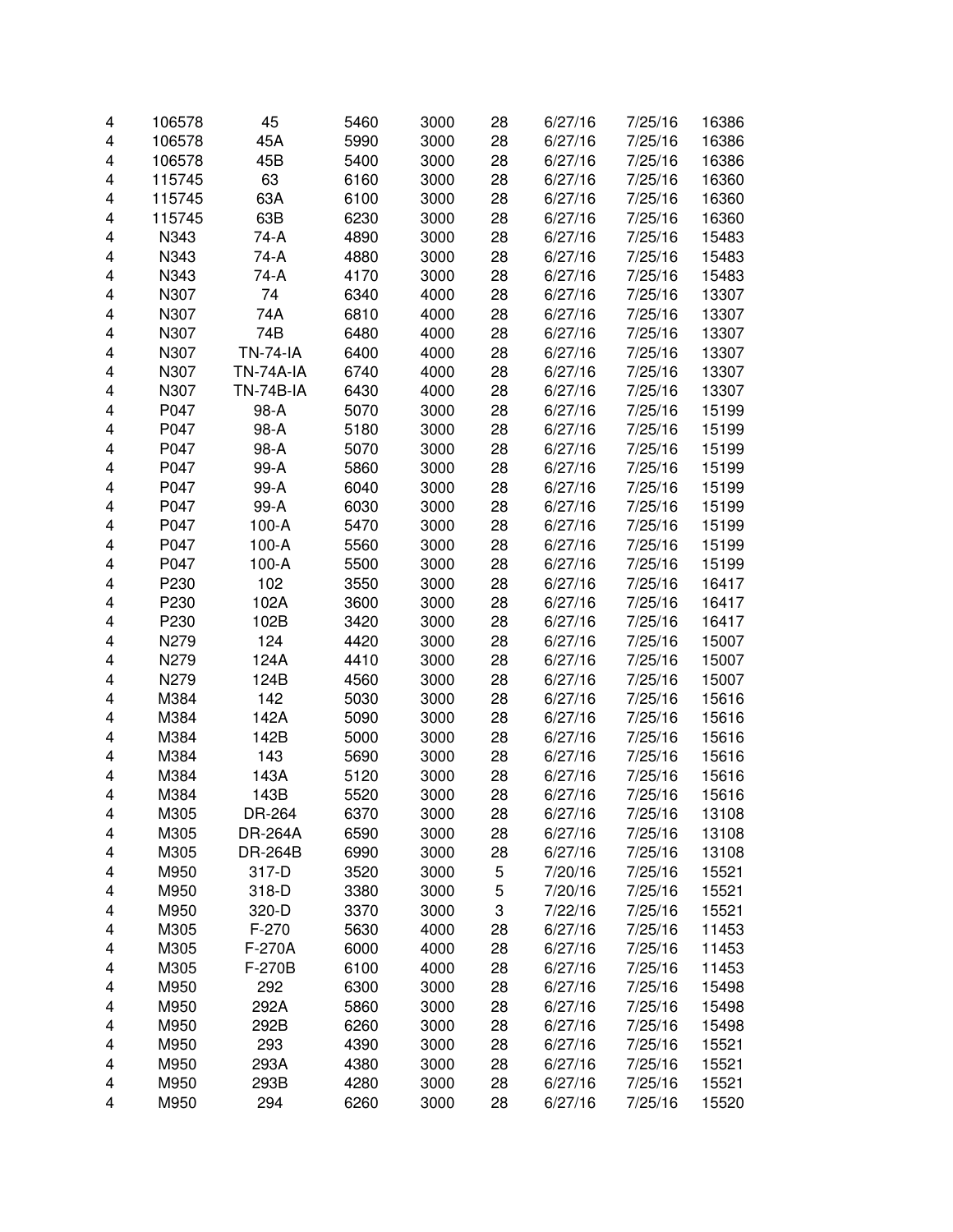| 4 | M950      | 294A    | 6720  | 3000  | 28 | 6/27/16 | 7/25/16 | 15520 |
|---|-----------|---------|-------|-------|----|---------|---------|-------|
| 4 | M950      | 294B    | 6550  | 3000  | 28 | 6/27/16 | 7/25/16 | 15520 |
| 4 | M305      | DR-315  | 5460  | 4000  | 28 | 6/27/16 | 7/25/16 | 11453 |
| 4 | M305      | DR-315A | 5830  | 4000  | 28 | 6/27/16 | 7/25/16 | 11453 |
| 4 | M305      | DR-315B | 5890  | 4000  | 28 | 6/27/16 | 7/25/16 | 11453 |
| 4 | M950      | 314-C   | 4470  | 3000  | 7  | 7/18/16 | 7/26/16 | 16059 |
| 4 | 114981.01 | 6       | 4660  | 3000  | 28 | 6/28/16 | 7/26/16 | 15605 |
| 4 | 114981.01 | 6A      | 4510  | 3000  | 28 | 6/28/16 | 7/26/16 | 15605 |
| 4 | 114981.01 | 6B      | 4150  | 3000  | 28 | 6/28/16 | 7/26/16 | 15605 |
| 4 | 115881    | $14-A$  | 6080  | 3000  | 28 | 6/28/16 | 7/26/16 | 15550 |
| 4 | 115881    | 14-A    | 5650  | 3000  | 28 | 6/28/16 | 7/26/16 | 15550 |
| 4 | 115881    | 14-A    | 5880  | 3000  | 28 | 6/28/16 | 7/26/16 | 15550 |
| 4 | 110692.01 | $21-A$  | 6040  | 4000  | 28 | 6/28/16 | 7/26/16 | 15311 |
| 4 | 110692.01 | $21-A$  | 6100  | 4000  | 28 | 6/28/16 | 7/26/16 | 15311 |
| 4 | 110692.01 | $21-A$  | 5830  | 4000  | 28 | 6/28/16 | 7/26/16 | 15311 |
| 4 | N343      | 75-A    | 4530  | 3000  | 28 | 6/28/16 | 7/26/16 | 15483 |
| 4 | N343      | 75-A    | 4670  | 3000  | 28 | 6/28/16 | 7/26/16 | 15483 |
| 4 | N343      | 75-A    | 4230  | 3000  | 28 | 6/28/16 | 7/26/16 | 15483 |
| 4 | P230      | 92-ARK  | 12420 | 10000 | 28 | 6/28/16 | 7/26/16 | 16233 |
| 4 | P230      | 92-ARK  | 12390 | 10000 | 28 | 6/28/16 | 7/26/16 | 16233 |
| 4 | P230      | 92-ARK  | 12700 | 10000 | 28 | 6/28/16 | 7/26/16 | 16233 |
| 4 | P230      | 93-ARK  | 12520 | 10000 | 28 | 6/28/16 | 7/26/16 | 16233 |
| 4 | P230      | 93-ARK  | 11980 | 10000 | 28 | 6/28/16 | 7/26/16 | 16233 |
| 4 | P230      | 93-ARK  | 11990 | 10000 | 28 | 6/28/16 | 7/26/16 | 16233 |
| 4 | P229      | 5       | 5210  | 3000  | 28 | 6/28/16 | 7/26/16 | 16166 |
| 4 | P229      | 5A      | 5580  | 3000  | 28 | 6/28/16 | 7/26/16 | 16166 |
| 4 | P229      | 5B      | 5160  | 3000  | 28 | 6/28/16 | 7/26/16 | 16166 |
| 4 | P929      | 10      | 4730  | 3000  | 28 | 6/28/16 | 7/26/16 | 16255 |
| 4 | P929      | 10A     | 4680  | 3000  | 28 | 6/28/16 | 7/26/16 | 16255 |
| 4 | P929      | 10B     | 4280  | 3000  | 28 | 6/28/16 | 7/26/16 | 16255 |
| 4 | P261      | 16      | 4890  | 3000  | 28 | 6/28/16 | 7/26/16 | 14339 |
| 4 | P261      | 16A     | 5320  | 3000  | 28 | 6/28/16 | 7/26/16 | 14339 |
| 4 | P261      | 16B     | 5100  | 3000  | 28 | 6/28/16 | 7/26/16 | 14339 |
| 4 | 113908    | 37      | 6700  | 3000  | 28 | 6/28/16 | 7/26/16 | 16286 |
| 4 | 113908    | 37A     | 6860  | 3000  | 28 | 6/28/16 | 7/26/16 | 16286 |
| 4 | 113908    | 37B     | 6550  | 3000  | 28 | 6/28/16 | 7/26/16 | 16286 |
| 4 | P247      | 40      | 5940  | 3000  | 28 | 6/28/16 | 7/26/16 | 16130 |
| 4 | P247      | 40A     | 5630  | 3000  | 28 | 6/28/16 | 7/26/16 | 16130 |
| 4 | P247      | 40B     | 5530  | 3000  | 28 | 6/28/16 | 7/26/16 | 16130 |
| 4 | P247      | 41      | 5580  | 3000  | 28 | 6/28/16 | 7/26/16 | 16130 |
| 4 | P247      | 41A     | 5680  | 3000  | 28 | 6/28/16 | 7/26/16 | 16130 |
| 4 | P247      | 41B     | 5760  | 3000  | 28 | 6/28/16 | 7/26/16 | 16130 |
| 6 | P105      | 46      | 3950  | 3000  | 28 | 6/28/16 | 7/26/16 | 16302 |
| 6 | P105      | 46A     | 4130  | 3000  | 28 | 6/28/16 | 7/26/16 | 16302 |
| 4 | P047      | $101-A$ | 4630  | 3000  | 28 | 6/28/16 | 7/26/16 | 15199 |
| 4 | P047      | $101-A$ | 4630  | 3000  | 28 | 6/28/16 | 7/26/16 | 15199 |
| 4 | P047      | $101-A$ | 4680  | 3000  | 28 | 6/28/16 | 7/26/16 | 15199 |
| 4 | P047      | 102-A   | 6390  | 3000  | 28 | 6/28/16 | 7/26/16 | 15199 |
| 4 | P047      | 102-A   | 6240  | 3000  | 28 | 6/28/16 | 7/26/16 | 15199 |
| 4 | P047      | 102-A   | 6320  | 3000  | 28 | 6/28/16 | 7/26/16 | 15199 |
| 4 | P047      | 103-A   | 6550  | 3000  | 28 | 6/28/16 | 7/26/16 | 15199 |
| 4 | P047      | $103-A$ | 6100  | 3000  | 28 | 6/28/16 | 7/26/16 | 15199 |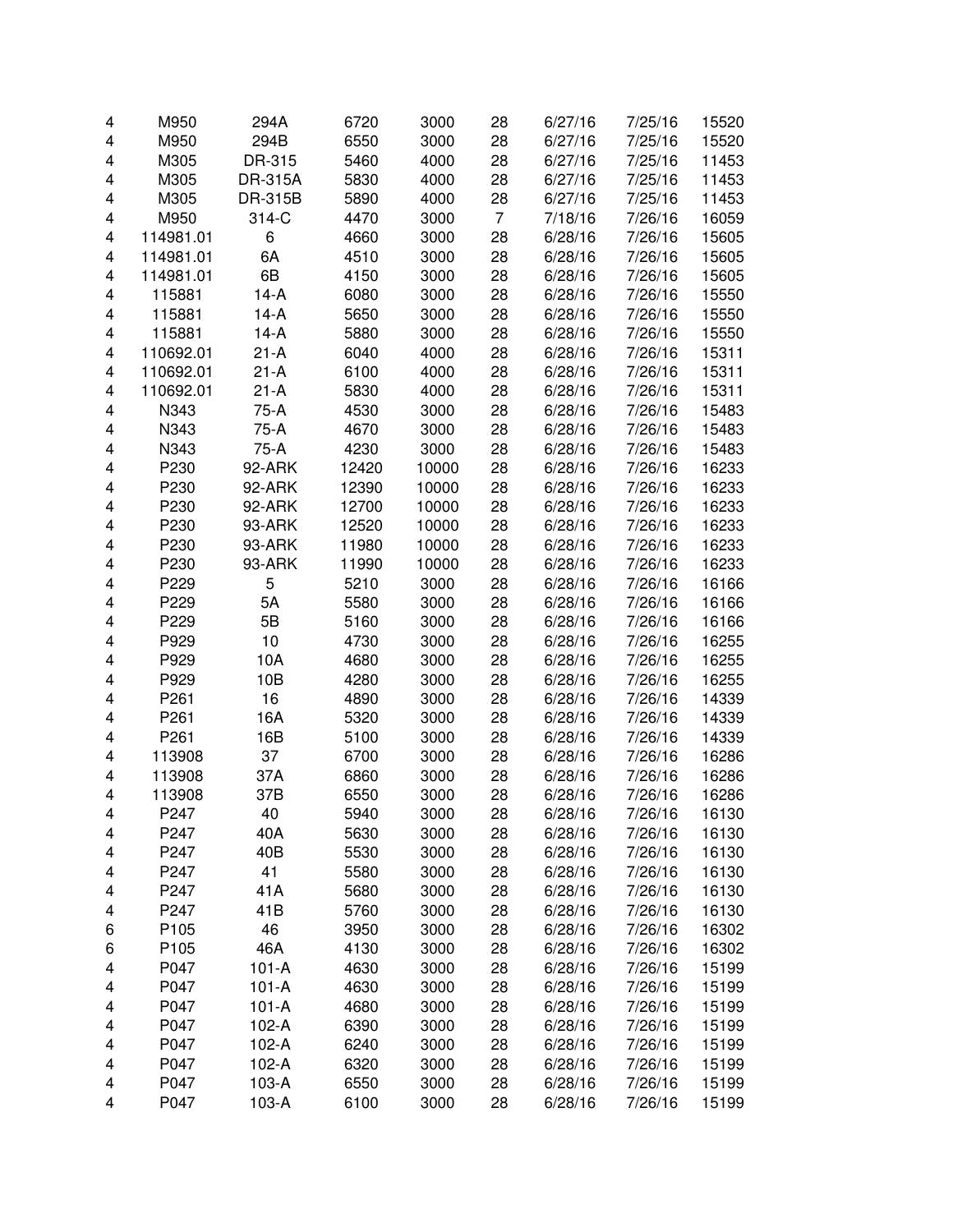| 4      | P047         | 103-A          | 5940 | 3000 | 28 | 6/28/16            | 7/26/16 | 15199  |
|--------|--------------|----------------|------|------|----|--------------------|---------|--------|
| 4      | P230         | 105            | 4060 | 3000 | 28 | 6/28/16            | 7/26/16 | 16115  |
| 4      | P230         | 105A           | 3860 | 3000 | 28 | 6/28/16            | 7/26/16 | 16115  |
| 4      | P230         | 105B           | 4150 | 3000 | 28 | 6/28/16            | 7/26/16 | 16115  |
| 4      | N266         | 189            | 5950 | 3000 | 28 | 6/28/16            | 7/26/16 | 13025  |
| 4      | N266         | 189A           | 5560 | 3000 | 28 | 6/28/16            | 7/26/16 | 13025  |
| 4      | N266         | 189B           | 5740 | 3000 | 28 | 6/28/16            | 7/26/16 | 13025  |
| 4      | M010         | 200-A          | 4590 | 3000 | 28 | 6/28/16            | 7/26/16 | 13221  |
| 4      | M010         | 200-A          | 4750 | 3000 | 28 | 6/28/16            | 7/26/16 | 13221  |
| 4      | M010         | 200-A          | 4390 | 3000 | 28 | 6/28/16            | 7/26/16 | 13221  |
| 4      | M305         | DR-265         | 7260 | 3000 | 28 | 6/28/16            | 7/26/16 | 13108  |
| 4      | M305         | DR-265A        | 7700 | 3000 | 28 | 6/28/16            | 7/26/16 | 13108  |
| 4      | M305         | <b>DR-265B</b> | 7380 | 3000 | 28 | 6/28/16            | 7/26/16 | 13108  |
| 4      | M305         | $F-271$        | 6010 | 3000 | 28 | 6/28/16            | 7/26/16 | 13108A |
| 4      | M305         | F-271A         | 5710 | 3000 | 28 | 6/28/16            | 7/26/16 | 13108A |
| 4      | M305         | $F-271B$       | 5840 | 3000 | 28 | 6/28/16            | 7/26/16 | 13108A |
| 4      | M950         | 295            | 4710 | 3000 | 28 | 6/28/16            | 7/26/16 | 15521  |
| 4      | M950         | 295A           | 4780 | 3000 | 28 | 6/28/16            | 7/26/16 | 15521  |
| 4      | M950         | 295B           | 4360 | 3000 | 28 | 6/28/16            | 7/26/16 | 15521  |
| 4      | M950         | 296            | 4340 | 3000 | 28 | 6/28/16            | 7/26/16 | 15520  |
| 4      | M950         | 296A           | 4200 | 3000 | 28 | 6/28/16            | 7/26/16 | 15520  |
| 4      | M950         | 296B           | 4520 | 3000 | 28 | 6/28/16            | 7/26/16 | 15520  |
| 4      | N307         | 75             | 6380 | 4000 | 28 | 6/28/16            | 7/26/16 | 13307  |
| 4      | N307         | 75A            | 5910 | 4000 | 28 | 6/28/16            | 7/26/16 | 13307  |
| 4      | N307         | 75B            | 6050 | 4000 | 28 | 6/28/16            | 7/26/16 | 13307  |
| 4      | N307         | 76             | 6950 | 4000 | 28 | 6/28/16            | 7/26/16 | 13307  |
| 4      | N307         | 76A            | 6980 | 4000 | 28 | 6/28/16            | 7/26/16 | 13307  |
| 4      | N307         | 76B            | 6750 | 4000 | 28 | 6/28/16            | 7/26/16 | 13307  |
| 4      | N307         | 77             | 6390 | 4000 | 28 | 6/28/16            | 7/26/16 | 13307  |
| 4      | N307         | 77A            | 6410 | 4000 | 28 | 6/28/16            | 7/26/16 | 13307  |
| 4      | N307         | 77B            | 6230 | 4000 | 28 | 6/28/16            | 7/26/16 | 13307  |
| 4      | N307         | 78             | 6930 | 4000 | 28 | 6/28/16            | 7/26/16 | 13307  |
| 4      | N307         | 78A            | 6640 | 4000 | 28 | 6/28/16            | 7/26/16 | 13307  |
| 4      | N307         | 78B            | 6960 | 4000 | 28 | 6/28/16            | 7/26/16 | 13307  |
| 4      | N307         | 79             | 7040 | 4000 | 28 | 6/28/16            | 7/26/16 | 13307  |
| 4      | N307         | 79A            | 6750 | 4000 | 28 | 6/28/16            | 7/26/16 | 13307  |
| 4      | N307         | 79B            | 7250 | 4000 | 28 | 6/28/16            | 7/26/16 | 13307  |
| 4      | N307         | 80             | 7230 | 4000 | 28 | 6/28/16            | 7/26/16 | 13307  |
| 4      | N307         | 80A            | 6880 | 4000 | 28 | 6/28/16            | 7/26/16 | 13307  |
| 4      | N307         | 80B            | 6890 | 4000 | 28 | 6/28/16            | 7/26/16 | 13307  |
| 4      | N307         | 81             | 7150 | 4000 | 28 | 6/28/16            | 7/26/16 | 13307  |
| 4      | N307         | 81A            | 7110 | 4000 | 28 | 6/28/16            | 7/26/16 | 13307  |
| 4      | N307         | 81B            | 7140 | 4000 | 28 | 6/28/16            | 7/26/16 | 13307  |
| 4      | N307         | 82             | 6020 | 4000 | 28 | 6/28/16            | 7/26/16 | 13307  |
| 4      | N307         | 82A            | 5700 | 4000 | 28 | 6/28/16            | 7/26/16 | 13307  |
| 4      | N307         | 82B            | 5710 | 4000 | 28 | 6/28/16            | 7/26/16 | 13307  |
|        | N307         | 83             | 6530 | 4000 | 28 | 6/28/16            | 7/26/16 | 13307  |
| 4<br>4 | N307         | 83A            | 6650 | 4000 | 28 | 6/28/16            | 7/26/16 | 13307  |
| 4      | N307         | 83B            | 6470 |      | 28 | 6/28/16            | 7/26/16 |        |
| 4      |              | 84             | 6490 | 4000 | 28 |                    | 7/26/16 | 13307  |
| 4      | N307<br>N307 | 84A            | 6280 | 4000 | 28 | 6/28/16<br>6/28/16 | 7/26/16 | 13307  |
| 4      | N307         | 84B            |      | 4000 |    |                    |         | 13307  |
|        |              |                | 6390 | 4000 | 28 | 6/28/16            | 7/26/16 | 13307  |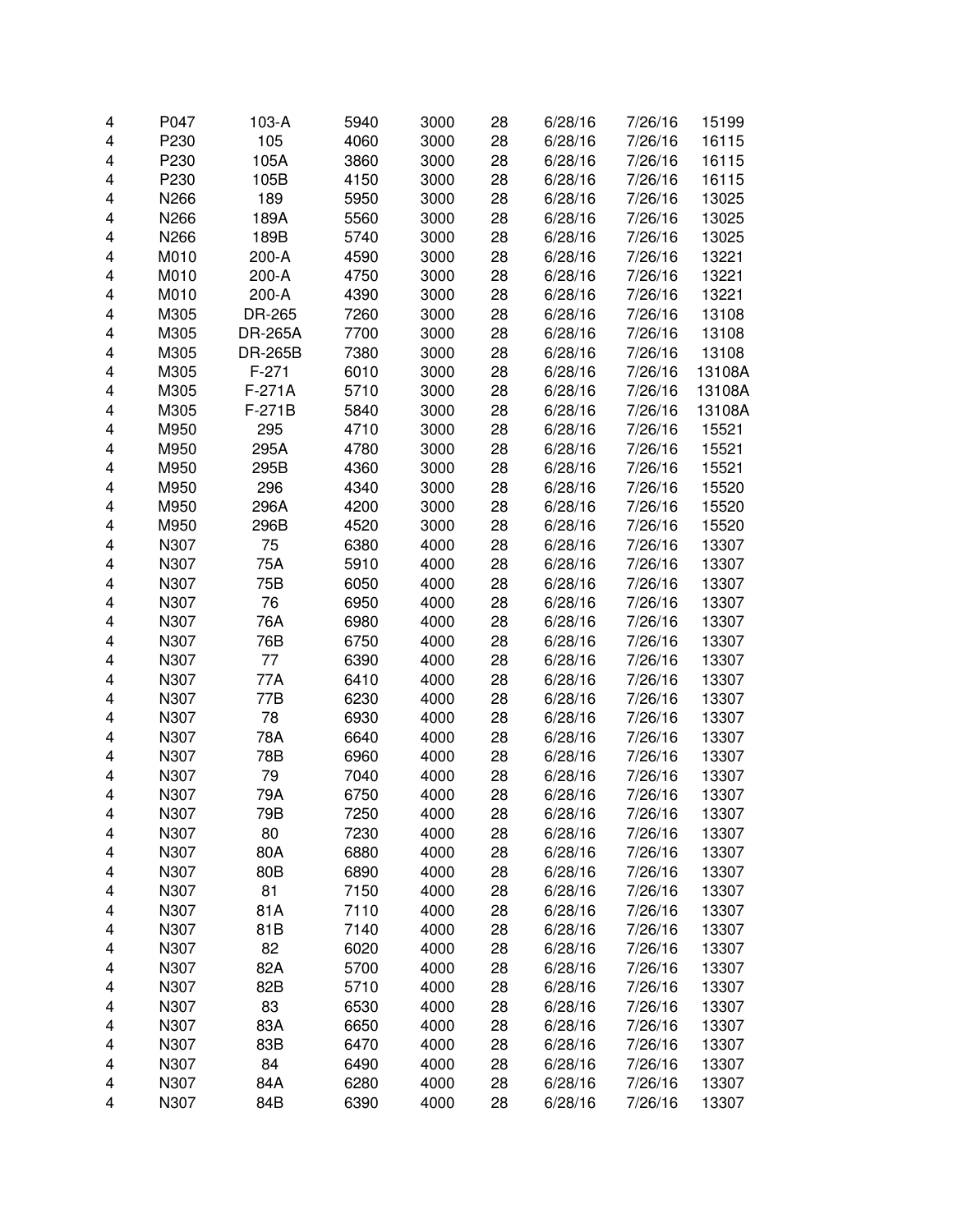| 4 | P230   | 103            | 4890 | 4000 | 28 | 6/28/16 | 7/26/16 | 15050 |
|---|--------|----------------|------|------|----|---------|---------|-------|
| 4 | P230   | 103A           | 4850 | 4000 | 28 | 6/28/16 | 7/26/16 | 15050 |
| 4 | P230   | 103B           | 5050 | 4000 | 28 | 6/28/16 | 7/26/16 | 15050 |
| 4 | P230   | 104            | 6970 | 4000 | 28 | 6/28/16 | 7/26/16 | 16168 |
| 4 | P230   | 104A           | 6100 | 4000 | 28 | 6/28/16 | 7/26/16 | 16168 |
| 4 | P230   | 104B           | 5350 | 4000 | 28 | 6/28/16 | 7/26/16 | 16168 |
| 4 | L041   | 314-A          | 5130 | 3000 | 28 | 6/28/16 | 7/26/16 | 14369 |
| 4 | L041   | 314-A          | 5120 | 3000 | 28 | 6/28/16 | 7/26/16 | 14369 |
| 4 | L041   | 314-A          | 5350 | 3000 | 28 | 6/28/16 | 7/26/16 | 14369 |
| 4 | M180   | 863            | 4000 | 3000 | 28 | 6/28/16 | 7/26/16 | 14266 |
| 4 | M180   | 863A           | 4350 | 3000 | 28 | 6/28/16 | 7/26/16 | 14266 |
| 4 | M180   | 863B           | 3980 | 3000 | 28 | 6/28/16 | 7/26/16 | 14266 |
| 4 | P260   | $\overline{c}$ | 5020 | 3000 | 28 | 6/29/16 | 7/27/16 | 15584 |
| 4 | P260   | 2A             | 5110 | 3000 | 28 | 6/29/16 | 7/27/16 | 15584 |
| 4 | P260   | 2B             | 4860 | 3000 | 28 | 6/29/16 | 7/27/16 | 15584 |
| 4 | 123249 | $\mathbf{1}$   | 4720 | 3000 | 28 | 6/29/16 | 7/27/16 |       |
| 4 | 123249 | 1A             | 5000 | 3000 | 28 | 6/29/16 | 7/27/16 |       |
| 4 | 123249 | 1B             | 5110 | 3000 | 28 | 6/29/16 | 7/27/16 |       |
| 4 | P921   | 11             | 6510 | 3000 | 28 | 6/29/16 | 7/27/16 | 15548 |
| 4 | P921   | 11A            | 6950 | 3000 | 28 | 6/29/16 | 7/27/16 | 15548 |
| 4 | P921   | 11B            | 6910 | 3000 | 28 | 6/29/16 | 7/27/16 | 15548 |
| 4 | M950   | 317-C          | 3980 | 3000 | 7  | 7/20/16 | 7/27/16 | 15521 |
| 4 | P921   | 12             | 7390 | 3000 | 28 | 6/29/16 | 7/27/16 | 15548 |
| 4 | P921   | 12A            | 6730 | 3000 | 28 | 6/29/16 | 7/27/16 | 15548 |
| 4 | P921   | 12B            | 6950 | 3000 | 28 | 6/29/16 | 7/27/16 | 15548 |
| 4 | 114944 | 13             | 3450 | 3000 | 28 | 6/29/16 | 7/27/16 | 15088 |
| 4 | 114944 | 13A            | 3680 | 3000 | 28 | 6/29/16 | 7/27/16 | 15088 |
| 6 | N307   | 85             | 5090 | 3000 | 28 | 6/29/16 | 7/27/16 | 13308 |
| 6 | N307   | 85A            | 5100 | 3000 | 28 | 6/29/16 | 7/27/16 | 13308 |
| 4 | J363   | $13-A$         | 4470 | 3000 | 28 | 6/29/16 | 7/27/16 |       |
| 4 | J363   | $13-A$         | 3270 | 3000 | 28 | 6/29/16 | 7/27/16 |       |
| 4 | J363   | $13-A$         | 3220 | 3000 | 28 | 6/29/16 | 7/27/16 |       |
| 4 | 115881 | 15             | 5210 | 3000 | 28 | 6/29/16 | 7/27/16 | 15550 |
| 4 | 115881 | 15             | 5520 | 3000 | 28 | 6/29/16 | 7/27/16 | 15550 |
| 4 | 115881 | 15             | 5260 | 3000 | 28 | 6/29/16 | 7/27/16 | 15550 |
| 4 | M021   | 43             | 5720 | 3000 | 28 | 6/29/16 | 7/27/16 | 15400 |
| 4 | M021   | 43A            | 6310 | 3000 | 28 | 6/29/16 | 7/27/16 | 15400 |
| 4 | M021   | 43B            | 6540 | 3000 | 28 | 6/29/16 | 7/27/16 | 15400 |
| 4 | P247   | 43             | 5300 | 3000 | 28 | 6/29/16 | 7/27/16 | 16130 |
| 4 | P247   | 43A            | 5250 | 3000 | 28 | 6/29/16 | 7/27/16 | 16130 |
| 4 | P247   | 43B            | 4670 | 3000 | 28 | 6/29/16 | 7/27/16 | 16130 |
| 4 | 115745 | 64             | 5690 | 3000 | 28 | 6/29/16 | 7/27/16 | 16081 |
| 4 | 115745 | 64A            | 5870 | 3000 | 28 | 6/29/16 | 7/27/16 | 16081 |
| 4 | 115745 | 64B            | 5800 | 3000 | 28 | 6/29/16 | 7/27/16 | 16081 |
| 4 | P201   | 69-A           | 5190 | 3000 | 28 | 6/29/16 | 7/27/16 | 1559  |
| 4 | P201   | 69-A           | 5040 | 3000 | 28 | 6/29/16 | 7/27/16 | 1559  |
| 4 | P201   | 69-A           | 4870 | 3000 | 28 | 6/29/16 | 7/27/16 | 1559  |
| 4 | P201   | 70-A           | 5310 | 3000 | 28 | 6/29/16 | 7/27/16 | 15599 |
| 4 | P201   | 70-A           | 5250 | 3000 | 28 | 6/29/16 | 7/27/16 | 15599 |
| 4 | P201   | 70-A           | 5350 | 3000 | 28 | 6/29/16 | 7/27/16 | 15599 |
| 4 | N343   | 76-A           | 4050 | 3000 | 28 | 6/29/16 | 7/27/16 | 15483 |
| 4 | N343   | 76-A           | 4580 | 3000 | 28 | 6/29/16 | 7/27/16 | 15483 |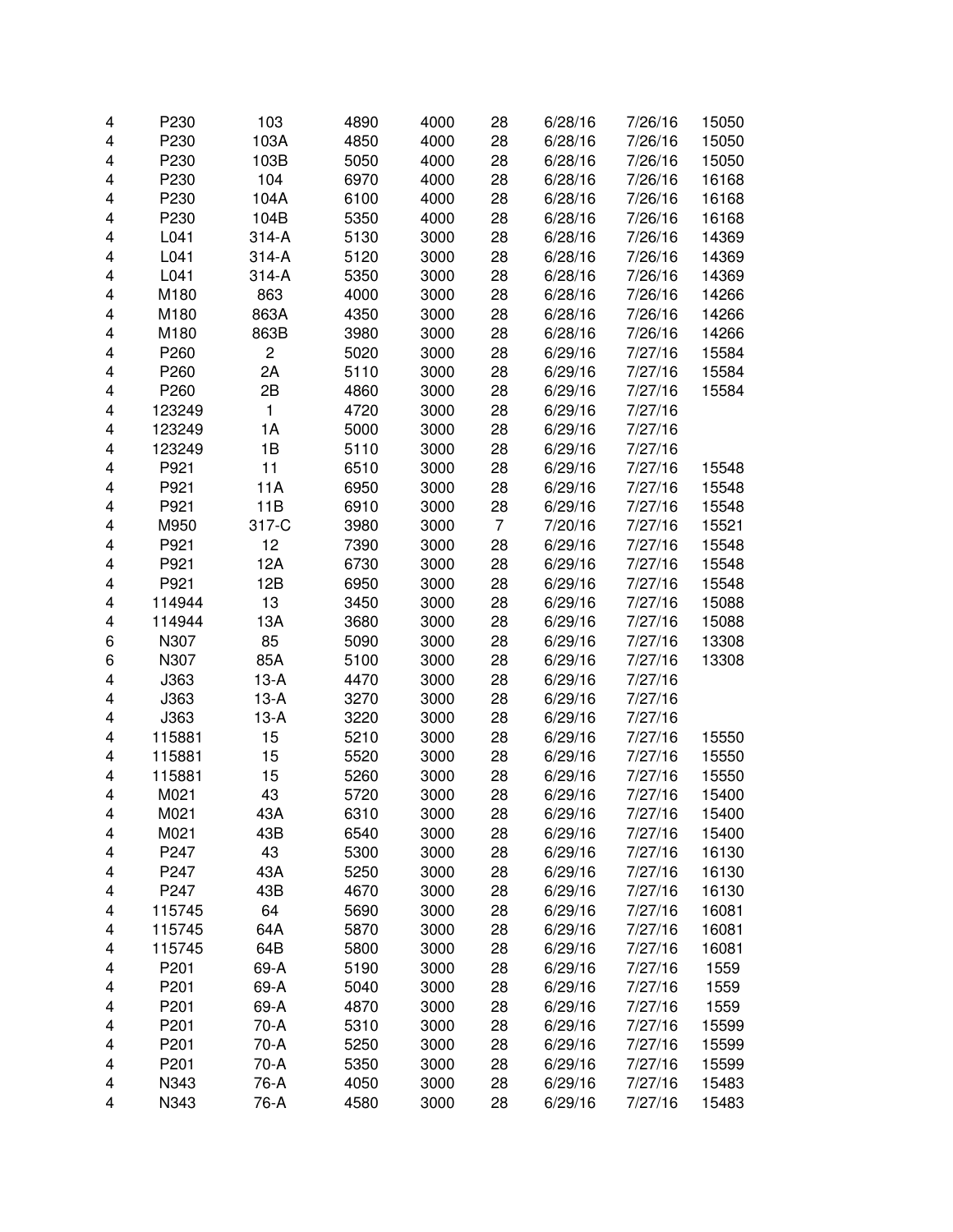| 4270<br>N343<br>76-A<br>3000<br>28<br>4                      | 6/29/16<br>7/27/16 | 15483 |
|--------------------------------------------------------------|--------------------|-------|
| M401<br>92<br>3840<br>3000<br>28<br>4                        | 6/29/16<br>7/27/16 | 10147 |
| M401<br>92A<br>6180<br>4<br>3000<br>28                       | 6/29/16<br>7/27/16 | 10147 |
| 4<br>M401<br>92B<br>6510<br>3000<br>28                       | 6/29/16<br>7/27/16 | 10147 |
| 4<br>N201<br>9-A<br>5590<br>3000<br>28                       | 6/29/16<br>7/27/16 | 11282 |
| N201<br>5570<br>4<br>9-A<br>3000<br>28                       | 6/29/16<br>7/27/16 | 11282 |
| N201<br>5620<br>28<br>4<br>9-A<br>3000                       | 6/29/16<br>7/27/16 | 11282 |
| 4<br>P047<br>6520<br>3000<br>$104-A$<br>28                   | 6/29/16<br>7/27/16 | 12199 |
| 4<br>P047<br>6490<br>3000<br>$104-A$<br>28                   | 6/29/16<br>7/27/16 | 12199 |
| 4<br>P047<br>6280<br>3000<br>28<br>$104-A$                   | 6/29/16<br>7/27/16 | 12199 |
| P230<br>107<br>28<br>4<br>2590<br>3000                       | 6/29/16<br>7/27/16 | 16343 |
| 2560<br>4<br>P230<br>107A<br>3000<br>28                      | 6/29/16<br>7/27/16 | 16343 |
| P230<br>2560<br>4<br>107B<br>3000<br>28                      | 6/29/16<br>7/27/16 | 16343 |
| P230<br>108<br>4120<br>28<br>4<br>3000                       | 6/29/16<br>7/27/16 | 16417 |
| 4<br>P230<br>4200<br>28<br>108A<br>3000                      | 6/29/16<br>7/27/16 | 16417 |
| 4<br>P230<br>4150<br>28<br>108B<br>3000                      | 6/29/16<br>7/27/16 | 16417 |
| 4<br>P230<br>109<br>3250<br>3000<br>28                       | 6/29/16<br>7/27/16 | 16417 |
| 4<br>P230<br>109A<br>3210<br>3000<br>28                      | 6/29/16<br>7/27/16 | 16417 |
| 3280<br>4<br>P230<br>109B<br>3000<br>28                      | 6/29/16<br>7/27/16 | 16417 |
| 125<br>4<br>N279<br>4890<br>3000<br>28                       | 6/29/16<br>7/27/16 | 15007 |
| 5000<br>4<br>N279<br>125A<br>3000<br>28                      | 6/29/16<br>7/27/16 | 15007 |
| N279<br>4190<br>4<br>125B<br>3000<br>28                      | 6/29/16<br>7/27/16 | 15007 |
| 144<br>7660<br>28<br>4<br>M384<br>4000                       | 6/29/16<br>7/27/16 | 16412 |
| 4<br>144A<br>6780<br>4000<br>28<br>M384                      | 6/29/16<br>7/27/16 | 16412 |
| 4<br>144B<br>7270<br>4000<br>28<br>M384                      | 6/29/16<br>7/27/16 | 16412 |
| 4<br>6040<br>3000<br>28<br>M305<br>DR-266                    | 7/27/16<br>6/29/16 | 13108 |
| 4<br>6070<br>3000<br>28<br>M305<br><b>DR-266A</b>            | 7/27/16<br>6/29/16 | 13108 |
| 5880<br>28<br>4<br>M305<br><b>DR-266B</b><br>3000            | 6/29/16<br>7/27/16 | 13108 |
| 4<br>297<br>5090<br>M950<br>3000<br>28                       | 6/29/16<br>7/27/16 | 15521 |
| 4820<br>28<br>4<br>M950<br>297A<br>3000                      | 6/29/16<br>7/27/16 | 15521 |
| 297B<br>5240<br>28<br>4<br>M950<br>3000                      | 7/27/16<br>6/29/16 | 15521 |
| 4<br>M180<br>864<br>4570<br>28<br>3000                       | 6/29/16<br>7/27/16 | 14266 |
| 4<br>M180<br>864A<br>4480<br>28<br>3000                      | 6/29/16<br>7/27/16 | 14266 |
| 4<br>M180<br>4730<br>864B<br>3000<br>28                      | 6/29/16<br>7/27/16 | 14266 |
| 4<br>318-C<br>M950<br>4030<br>3000<br>$\overline{7}$         | 7/21/16<br>7/28/16 | 15521 |
| 28<br>4<br>Q031<br>1<br>5650<br>3000                         | 6/30/16<br>7/28/16 | 15391 |
| 4<br>Q031<br>1А<br>5480<br>3000<br>28                        | 6/30/16<br>7/28/16 | 15391 |
| Q031<br>1B<br>5360<br>3000<br>28<br>4                        | 6/30/16<br>7/28/16 | 15391 |
| $\overline{\mathbf{4}}$<br>5130<br>28<br>120294<br>3000<br>4 | 6/30/16<br>7/28/16 | 15064 |
| 4A<br>28<br>120294<br>5210<br>3000<br>4                      | 6/30/16<br>7/28/16 | 15064 |
| 4B<br>4840<br>3000<br>28<br>4<br>120294                      | 6/30/16<br>7/28/16 | 15064 |
| $\overline{\mathbf{4}}$<br>5080<br>28<br>4<br>P166<br>3000   | 6/30/16<br>7/28/16 | 16190 |
| P166<br>4A<br>5190<br>28<br>4<br>3000                        | 6/30/16<br>7/28/16 | 16190 |
| 4B<br>28<br>P166<br>5000<br>3000<br>4                        | 6/30/16<br>7/28/16 | 16190 |
| $7-A$<br>28<br>112018.01<br>3750<br>3000<br>4                | 6/30/16<br>7/28/16 | 16125 |
| $7-A$<br>28<br>112018.01<br>3390<br>3000<br>4                | 6/30/16<br>7/28/16 | 16125 |
| 7-A<br>3930<br>28<br>112018.01<br>3000<br>4                  | 6/30/16<br>7/28/16 | 16125 |
| J363<br>4260<br>28<br>4<br>$14-A$<br>3000                    | 6/30/16<br>7/28/16 |       |
| J363<br>28<br>4<br>$14-A$<br>4340<br>3000                    | 6/30/16<br>7/28/16 |       |
| 3500<br>28<br>4<br>J363<br>$14-A$<br>3000                    | 6/30/16<br>7/28/16 |       |
| P201<br>$71-A$<br>7440<br>28<br>4<br>3000                    | 6/30/16<br>7/28/16 | 15599 |
| P201<br>$71-A$<br>7520<br>28<br>3000<br>4                    | 6/30/16<br>7/28/16 | 15599 |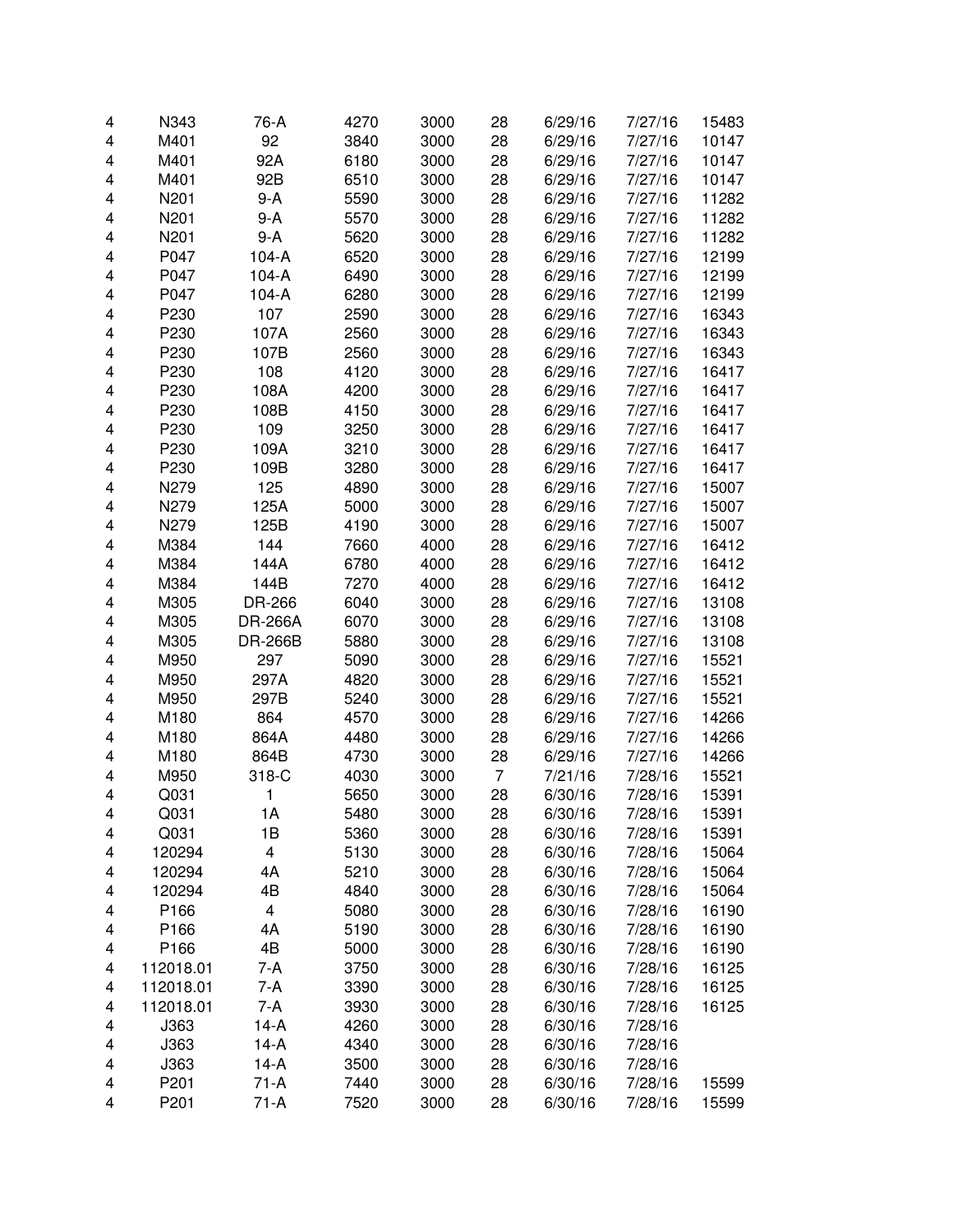| 4 | P201   | $71-A$  | 7450  | 3000  | 28 | 6/30/16 | 7/28/16 | 15599 |
|---|--------|---------|-------|-------|----|---------|---------|-------|
| 4 | P201   | 72-A    | 3750  | 3000  | 28 | 6/30/16 | 7/28/16 | 15599 |
| 4 | P201   | 72-A    | 4770  | 3000  | 28 | 6/30/16 | 7/28/16 | 15599 |
| 4 | P201   | 72-A    | 4600  | 3000  | 28 | 6/30/16 | 7/28/16 | 15599 |
| 4 | N343   | 76-A    | 3690  | 3000  | 28 | 6/30/16 | 7/28/16 | 15483 |
| 4 | N343   | 76-A    | 3520  | 3000  | 28 | 6/30/16 | 7/28/16 | 15483 |
| 4 | N343   | 76-A    | 3880  | 3000  | 28 | 6/30/16 | 7/28/16 | 15483 |
| 4 | P929   | 11      | 3580  | 3000  | 28 | 6/30/16 | 7/28/16 | 16255 |
| 4 | P929   | 11A     | 3710  | 3000  | 28 | 6/30/16 | 7/28/16 | 16255 |
| 4 | P929   | 11B     | 3670  | 3000  | 28 | 6/30/16 | 7/28/16 | 16255 |
| 4 | P168   | $14-B$  | 5660  | 3000  | 28 | 6/30/16 | 7/28/16 | 15582 |
| 4 | P168   | $14-C$  | 5710  | 3000  | 28 | 6/30/16 | 7/28/16 | 15582 |
| 4 | P294   | 22      | 5210  | 3000  | 28 | 6/30/16 | 7/28/16 | 16341 |
| 4 | P294   | 22A     | 5200  | 3000  | 28 | 6/30/16 | 7/28/16 | 16341 |
| 4 | P294   | 22B     | 5500  | 3000  | 28 | 6/30/16 | 7/28/16 | 16341 |
| 4 | N307   | 86      | 4470  | 3000  | 28 | 6/30/16 | 7/28/16 | 8111  |
| 4 | N307   | 86A     | 4760  | 3000  | 28 | 6/30/16 | 7/28/16 | 8111  |
| 4 | N307   | 86B     | 4500  | 3000  | 28 | 6/30/16 | 7/28/16 | 8111  |
| 4 | N307   | 87      | 5610  | 3000  | 28 | 6/30/16 | 7/28/16 | 8111  |
| 4 | N307   | 87A     | 4910  | 3000  | 28 | 6/30/16 | 7/28/16 | 8111  |
| 4 | N307   | 87B     | 4880  | 3000  | 28 | 6/30/16 | 7/28/16 | 8111  |
| 4 | N307   | 88      | 7330  | 4000  | 28 | 6/30/16 | 7/28/16 | 13307 |
| 4 | N307   | 88A     | 7340  | 4000  | 28 | 6/30/16 | 7/28/16 | 13307 |
| 4 | N307   | 88B     | 7390  | 4000  | 28 | 6/30/16 | 7/28/16 | 13307 |
| 4 | 113908 | 38      | 5520  | 3000  | 28 | 6/30/16 | 7/28/16 | 16286 |
| 4 | 113908 | 38A     | 5740  | 3000  | 28 | 6/30/16 | 7/28/16 | 16286 |
| 4 | 113908 | 38B     | 6220  | 3000  | 28 | 6/30/16 | 7/28/16 | 16286 |
| 4 | M401   | 93      | 4130  | 3000  | 28 | 6/30/16 | 7/28/16 | 10147 |
| 4 | M401   | 93A     | 3990  | 3000  | 28 | 6/30/16 | 7/28/16 | 10147 |
| 4 | M401   | 93B     | 5910  | 3000  | 28 | 6/30/16 | 7/28/16 | 10147 |
| 4 | M021   | 44      | 5920  | 3000  | 28 | 6/30/16 | 7/28/16 | 15400 |
| 4 | M021   | 44A     | 5900  | 3000  | 28 | 6/30/16 | 7/28/16 | 15400 |
| 4 | M021   | 44B     | 5960  | 3000  | 28 | 6/30/16 | 7/28/16 | 15400 |
| 4 | P247   | 44      | 6420  | 3000  | 28 | 6/30/16 | 7/28/16 | 16130 |
| 4 | P247   | 44A     | 6590  | 3000  | 28 | 6/30/16 | 7/28/16 | 16130 |
| 4 | P247   | 44B     | 6230  | 3000  | 28 | 6/30/16 | 7/28/16 | 16130 |
| 4 | P247   | 45      | 6770  | 3000  | 28 | 6/30/16 | 7/28/16 | 16130 |
| 4 | P247   | 45A     | 6910  | 3000  | 28 | 6/30/16 | 7/28/16 | 16130 |
| 4 | P247   | 45B     | 7100  | 3000  | 28 | 6/30/16 | 7/28/16 | 16130 |
| 4 | P105   | 47      | 6170  | 3000  | 28 | 6/30/16 | 7/28/16 | 15087 |
| 4 | P105   | 47A     | 6610  | 3000  | 28 | 6/30/16 | 7/28/16 | 15087 |
| 4 | P105   | 47B     | 6540  | 3000  | 28 | 6/30/16 | 7/28/16 | 15087 |
| 4 | 115745 | 65      | 6480  | 3000  | 28 | 6/30/16 | 7/28/16 | 16360 |
| 4 | 115745 | 65A     | 6750  | 3000  | 28 | 6/30/16 | 7/28/16 | 16360 |
| 4 | 115745 | 65B     | 6610  | 3000  | 28 | 6/30/16 | 7/28/16 | 16360 |
| 4 | P230   | 94-ARK  | 12060 | 10000 | 28 | 6/30/16 | 7/28/16 | 16233 |
| 4 | P230   | 94-ARK  | 12380 | 10000 | 28 | 6/30/16 | 7/28/16 | 16233 |
| 4 | P230   | 94-ARK  | 12610 | 10000 | 28 | 6/30/16 | 7/28/16 | 16233 |
| 4 | P230   | 95-ARK  | 12290 | 10000 | 28 | 6/30/16 | 7/28/16 | 16233 |
| 4 | P230   | 95-ARK  | 12350 | 10000 | 28 | 6/30/16 | 7/28/16 | 16233 |
| 4 | P230   | 95-ARK  | 12450 | 10000 | 28 | 6/30/16 | 7/28/16 | 16233 |
| 4 | P047   | $105-A$ | 4380  | 3000  | 28 | 6/30/16 | 7/28/16 | 15199 |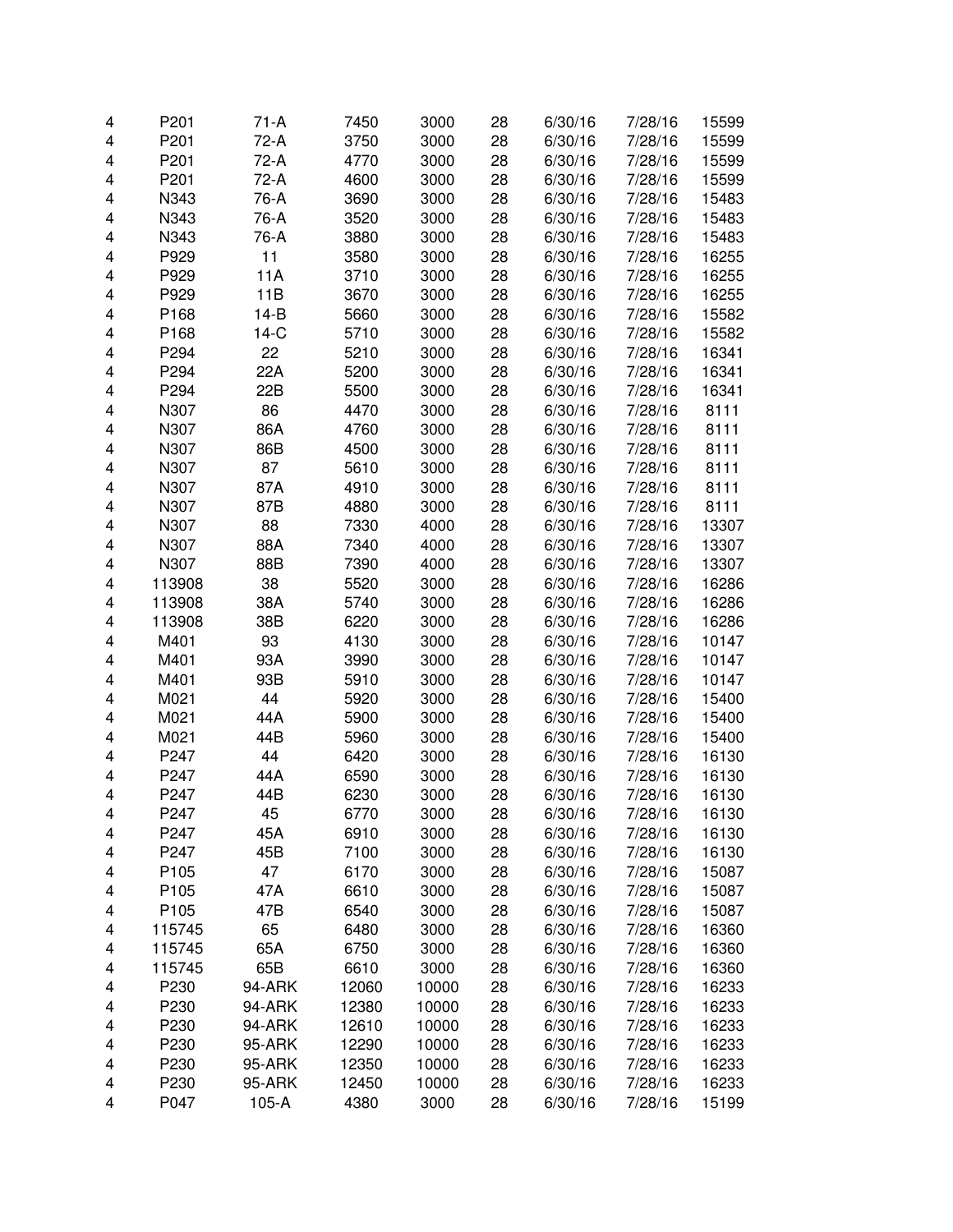| 4 | P047             | $105-A$        | 4140 | 3000 | 28 | 6/30/16 | 7/28/16 | 15199  |
|---|------------------|----------------|------|------|----|---------|---------|--------|
| 4 | P047             | $105-A$        | 4180 | 3000 | 28 | 6/30/16 | 7/28/16 | 15199  |
| 4 | P047             | 106-A          | 6520 | 3000 | 28 | 6/30/16 | 7/28/16 | 15199  |
| 4 | P047             | 106-A          | 6530 | 3000 | 28 | 6/30/16 | 7/28/16 | 15199  |
| 4 | P047             | 106-A          | 6530 | 3000 | 28 | 6/30/16 | 7/28/16 | 15199  |
| 4 | P279             | 126            | 4870 | 3000 | 28 | 6/30/16 | 7/28/16 | 8111   |
| 4 | P279             | 126A           | 4980 | 3000 | 28 | 6/30/16 | 7/28/16 | 8111   |
| 4 | P279             | 126B           | 4800 | 3000 | 28 | 6/30/16 | 7/28/16 | 8111   |
| 4 | M384             | 145            | 6760 | 4000 | 28 | 6/30/16 | 7/28/16 | 16412  |
| 4 | M384             | 145A           | 6080 | 4000 | 28 | 6/30/16 | 7/28/16 | 16412  |
| 4 | M384             | 145B           | 6570 | 4000 | 28 | 6/30/16 | 7/28/16 | 16412  |
| 4 | N152             | 210            | 6080 | 4000 | 28 | 6/30/16 | 7/28/16 | 15104  |
| 4 | N <sub>152</sub> | 210A           | 6440 | 4000 | 28 | 6/30/16 | 7/28/16 | 15104  |
| 4 | N <sub>152</sub> | 210B           | 6250 | 4000 | 28 | 6/30/16 | 7/28/16 | 15104  |
| 4 | N <sub>152</sub> | 211            | 6280 | 4000 | 28 | 6/30/16 | 7/28/16 | 15104  |
| 4 | N <sub>152</sub> | 211A           | 6550 | 4000 | 28 | 6/30/16 | 7/28/16 | 15104  |
| 4 | N152             | 211B           | 5670 | 4000 | 28 | 6/30/16 | 7/28/16 | 15104  |
| 4 | N <sub>152</sub> | 212            | 6100 | 4000 | 28 | 6/30/16 | 7/28/16 | 15104  |
| 4 | N152             | 212A           | 5800 | 4000 | 28 | 6/30/16 | 7/28/16 | 15104  |
| 4 | N <sub>152</sub> | 212B           | 6330 | 4000 | 28 | 6/30/16 | 7/28/16 | 15104  |
| 4 | N <sub>152</sub> | 213            | 4560 | 4000 | 28 | 6/30/16 | 7/28/16 | 15104  |
| 4 | N <sub>152</sub> | 213A           | 5010 | 4000 | 28 | 6/30/16 | 7/28/16 | 15104  |
| 4 | N <sub>152</sub> | 213B           | 4670 | 4000 | 28 | 6/30/16 | 7/28/16 | 15104  |
| 4 | M305             | DB-267         | 8180 | 3000 | 28 | 6/30/16 | 7/28/16 | 13108  |
| 4 | M305             | <b>DB-267A</b> | 7790 | 3000 | 28 | 6/30/16 | 7/28/16 | 13108  |
| 4 | M305             | <b>DB-267B</b> | 7950 | 3000 | 28 | 6/30/16 | 7/28/16 | 13108  |
| 4 | M305             | $F-272$        | 5870 | 3000 | 28 | 6/30/16 | 7/28/16 | 11453A |
| 4 | M305             | F-272A         | 5450 | 3000 | 28 | 6/30/16 | 7/28/16 | 11453A |
| 4 | M305             | F-272B         | 5520 | 3000 | 28 | 6/30/16 | 7/28/16 | 11453A |
| 4 | M950             | 298            | 5430 | 3000 | 28 | 6/30/16 | 7/28/16 | 15520  |
| 4 | M950             | 298A           | 5770 | 3000 | 28 | 6/30/16 | 7/28/16 | 15520  |
| 4 | M950             | 298B           | 5850 | 3000 | 28 | 6/30/16 | 7/28/16 | 15520  |
| 4 | M950             | 299            | 4470 | 3000 | 28 | 6/30/16 | 7/28/16 | 15521  |
| 4 | M950             | 299A           | 4840 | 3000 | 28 | 6/30/16 | 7/28/16 | 15521  |
| 4 | M950             | 299B           | 4430 | 3000 | 28 | 6/30/16 | 7/28/16 | 15521  |
| 4 | M950             | 300            | 4230 | 3000 | 28 | 6/30/16 | 7/28/16 | 15521  |
| 4 | M950             | 300A           | 4400 | 3000 | 28 | 6/30/16 | 7/28/16 | 15521  |
| 4 | M950             | 300B           | 4360 | 3000 | 28 | 6/30/16 | 7/28/16 | 15521  |
| 4 | M950             | 320-C          | 3680 | 3000 | 7  | 7/22/16 | 7/29/16 | 15521  |
| 4 | Q074             | 1              | 6940 | 3000 | 28 | 7/1/16  | 7/29/16 | 16303  |
| 4 | Q074             | 1A             | 6480 | 3000 | 28 | 7/1/16  | 7/29/16 | 16303  |
| 4 | Q074             | 1B             | 6500 | 3000 | 28 | 7/1/16  | 7/29/16 | 16303  |
| 4 | Q031             | $\overline{c}$ | 6320 | 3000 | 28 | 7/1/16  | 7/29/16 | 16391  |
| 4 | Q031             | 2A             | 6310 | 3000 | 28 | 7/1/16  | 7/29/16 | 16391  |
| 4 | Q031             | 2B             | 6460 | 3000 | 28 | 7/1/16  | 7/29/16 | 16391  |
| 4 | P260             | 3              | 3800 | 3000 | 28 | 7/1/16  | 7/29/16 | 15584  |
| 4 | P260             | 3A             | 4120 | 3000 | 28 | 7/1/16  | 7/29/16 | 15584  |
| 4 | P260             | 3B             | 4260 | 3000 | 28 | 7/1/16  | 7/29/16 | 15584  |
| 4 | P265             | 5              | 4950 | 3000 | 28 | 7/1/16  | 7/29/16 | 16249  |
| 4 | P265             | 5A             | 4880 | 3000 | 28 | 7/1/16  | 7/29/16 | 16249  |
| 4 | P265             | 5B             | 4850 | 3000 | 28 | 7/1/16  | 7/29/16 | 16249  |
| 4 | P265             | 6              | 4970 | 3000 | 28 | 7/1/16  | 7/29/16 | 16249  |
|   |                  |                |      |      |    |         |         |        |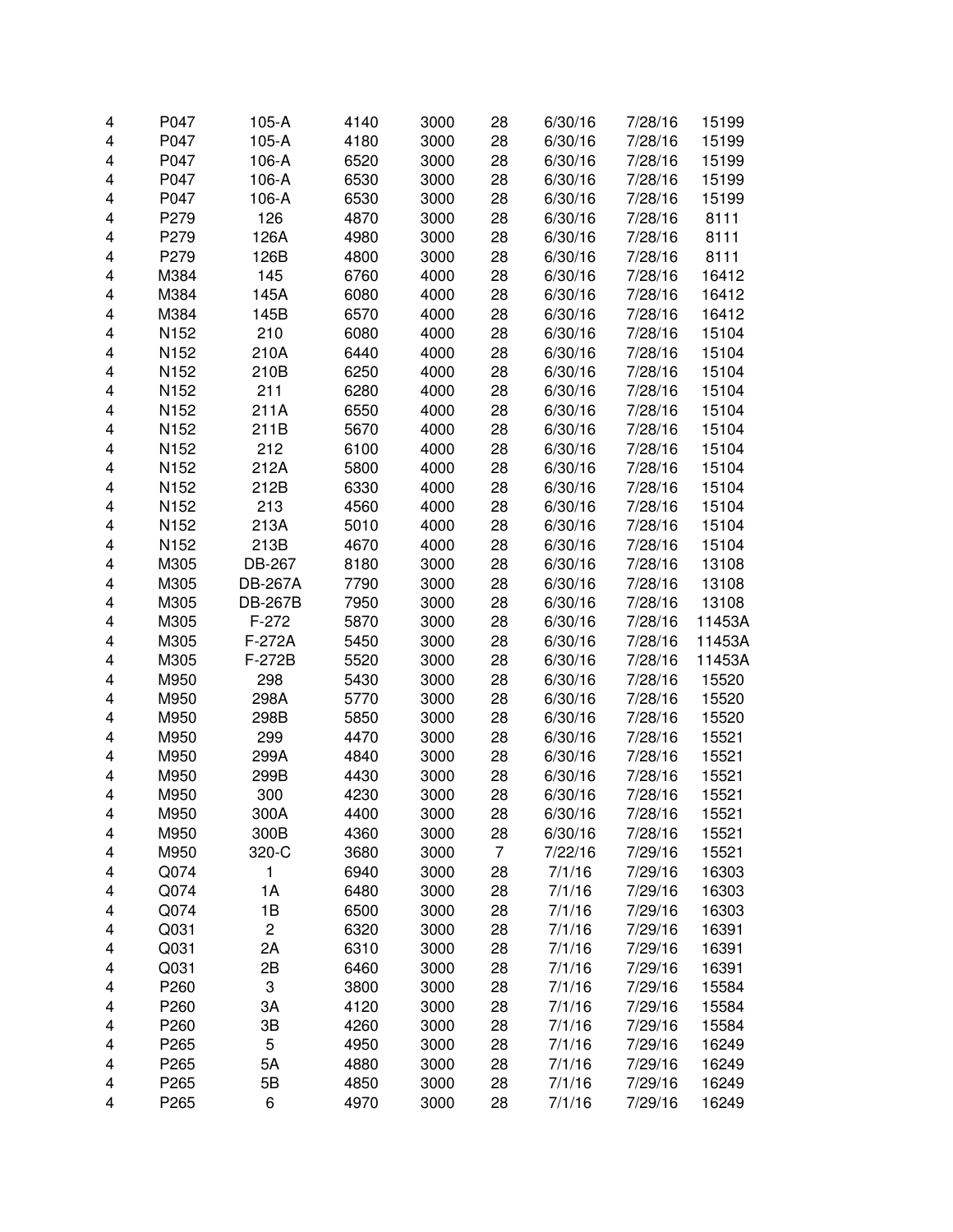| 4 | P265             | 6A             | 4990 | 3000 | 28 | 7/1/16 | 7/29/16 | 16249 |
|---|------------------|----------------|------|------|----|--------|---------|-------|
| 4 | P265             | 6B             | 5110 | 3000 | 28 | 7/1/16 | 7/29/16 | 16249 |
| 4 | P <sub>291</sub> | $\overline{7}$ | 6070 | 3000 | 28 | 7/1/16 | 7/29/16 | 15618 |
| 4 | P291             | 7A             | 6290 | 3000 | 28 | 7/1/16 | 7/29/16 | 15618 |
| 4 | P <sub>291</sub> | 7B             | 6410 | 3000 | 28 | 7/1/16 | 7/29/16 | 15618 |
| 4 | P261             | 17             | 4080 | 3000 | 28 | 7/1/16 | 7/29/16 | 14339 |
| 4 | P261             | 17A            | 3950 | 3000 | 28 | 7/1/16 | 7/29/16 | 14339 |
| 4 | P <sub>261</sub> | 17B            | 3880 | 3000 | 28 | 7/1/16 | 7/29/16 | 14339 |
| 4 | P <sub>190</sub> | 19             | 7640 | 4000 | 28 | 7/1/16 | 7/29/16 | 13013 |
| 4 | P <sub>190</sub> | 19A            | 7830 | 4000 | 28 | 7/1/16 | 7/29/16 | 13013 |
| 4 | P <sub>190</sub> | 19B            | 7840 | 4000 | 28 | 7/1/16 | 7/29/16 | 13013 |
| 4 | P287             | $26-A$         | 4500 | 4000 | 28 | 7/1/16 | 7/29/16 | 16155 |
| 4 | P287             | 26-A           | 5650 | 4000 | 28 | 7/1/16 | 7/29/16 | 16155 |
| 4 | P287             | 26-A           | 5820 | 4000 | 28 | 7/1/16 | 7/29/16 | 16155 |
| 4 | P287             | $27-A$         | 5580 | 3000 | 28 | 7/1/16 | 7/29/16 | 16155 |
| 4 | P287             | $27-A$         | 5570 | 3000 | 28 | 7/1/16 | 7/29/16 | 16155 |
| 4 | P287             | $27-A$         | 5590 | 3000 | 28 | 7/1/16 | 7/29/16 | 16155 |
| 4 | M021             | 45             | 4810 | 3000 | 28 | 7/1/16 | 7/29/16 | 15400 |
| 4 | M021             | 45A            | 5410 | 3000 | 28 | 7/1/16 | 7/29/16 | 15400 |
| 4 | M021             | 45B            | 5270 | 3000 | 28 | 7/1/16 | 7/29/16 | 15400 |
| 4 | N228             | 74             | 7240 | 4000 | 28 | 7/1/16 | 7/29/16 | 16129 |
| 4 | N228             | 74A            | 6570 | 4000 | 28 | 7/1/16 | 7/29/16 | 16129 |
| 4 | N228             | 74B            | 7090 | 4000 | 28 | 7/1/16 | 7/29/16 | 16129 |
| 4 | M401             | 94             | 4650 | 3000 | 28 | 7/1/16 | 7/29/16 | 10147 |
| 4 | M401             | 94A            | 5110 | 3000 | 28 | 7/1/16 | 7/29/16 | 10147 |
| 4 | M401             | 94B            | 5190 | 3000 | 28 | 7/1/16 | 7/29/16 | 10147 |
| 4 | N307             | 89             | 6080 | 4000 | 28 | 7/1/16 | 7/29/16 | 13307 |
| 4 | N307             | 89A            | 6280 | 4000 | 28 | 7/1/16 | 7/29/16 | 13307 |
| 4 | N307             | 89B            | 6410 | 4000 | 28 | 7/1/16 | 7/29/16 | 13307 |
| 4 | N307             | 90             | 6600 | 4000 | 28 | 7/1/16 | 7/29/16 | 13307 |
| 4 | N307             | 90A            | 6680 | 4000 | 28 | 7/1/16 | 7/29/16 | 13307 |
| 4 | N307             | 90B            | 6520 | 4000 | 28 | 7/1/16 | 7/29/16 | 13307 |
| 4 | N307             | 91             | 7000 | 4000 | 28 | 7/1/16 | 7/29/16 | 13307 |
| 4 | N307             | 91A            | 6440 | 4000 | 28 | 7/1/16 | 7/29/16 | 13307 |
| 4 | N307             | 91B            | 6750 | 4000 | 28 | 7/1/16 | 7/29/16 | 13307 |
| 4 | N307             | 92             | 5820 | 4000 | 28 | 7/1/16 | 7/29/16 | 13307 |
| 4 | N307             | 92A            | 5710 | 4000 | 28 | 7/1/16 | 7/29/16 | 13307 |
| 4 | N307             | 92B            | 5950 | 4000 | 28 | 7/1/16 | 7/29/16 | 13307 |
| 4 | N307             | 93             | 5890 | 4000 | 28 | 7/1/16 | 7/29/16 | 13307 |
| 4 | N307             | 93A            | 5680 | 4000 | 28 | 7/1/16 | 7/29/16 | 13307 |
| 4 | N307             | 93B            | 5720 | 4000 | 28 | 7/1/16 | 7/29/16 | 13307 |
| 4 | N307             | 94             | 6950 | 4000 | 28 | 7/1/16 | 7/29/16 | 13307 |
| 4 | N307             | 94A            | 6900 | 4000 | 28 | 7/1/16 | 7/29/16 | 13307 |
| 4 | N307             | 94B            | 6690 | 4000 | 28 | 7/1/16 | 7/29/16 | 13307 |
| 4 | N307             | 95             | 6390 | 4000 | 28 | 7/1/16 | 7/29/16 | 13307 |
| 4 | N307             | 95A            | 6600 | 4000 | 28 | 7/1/16 | 7/29/16 | 13307 |
| 4 | N307             | 95B            | 6480 | 4000 | 28 | 7/1/16 | 7/29/16 | 13307 |
| 4 | N307             | 96             | 6470 | 4000 | 28 | 7/1/16 | 7/29/16 | 13307 |
| 4 | N307             | 96A            | 6070 | 4000 | 28 | 7/1/16 | 7/29/16 | 13307 |
| 4 | N307             | 96B            | 6500 | 4000 | 28 | 7/1/16 | 7/29/16 | 13307 |
| 4 | N201             | 94-A           | 5590 | 3000 | 28 | 7/1/16 | 7/29/16 | 11282 |
| 4 | N201             | 94-A           | 5310 | 3000 | 28 | 7/1/16 | 7/29/16 | 11282 |